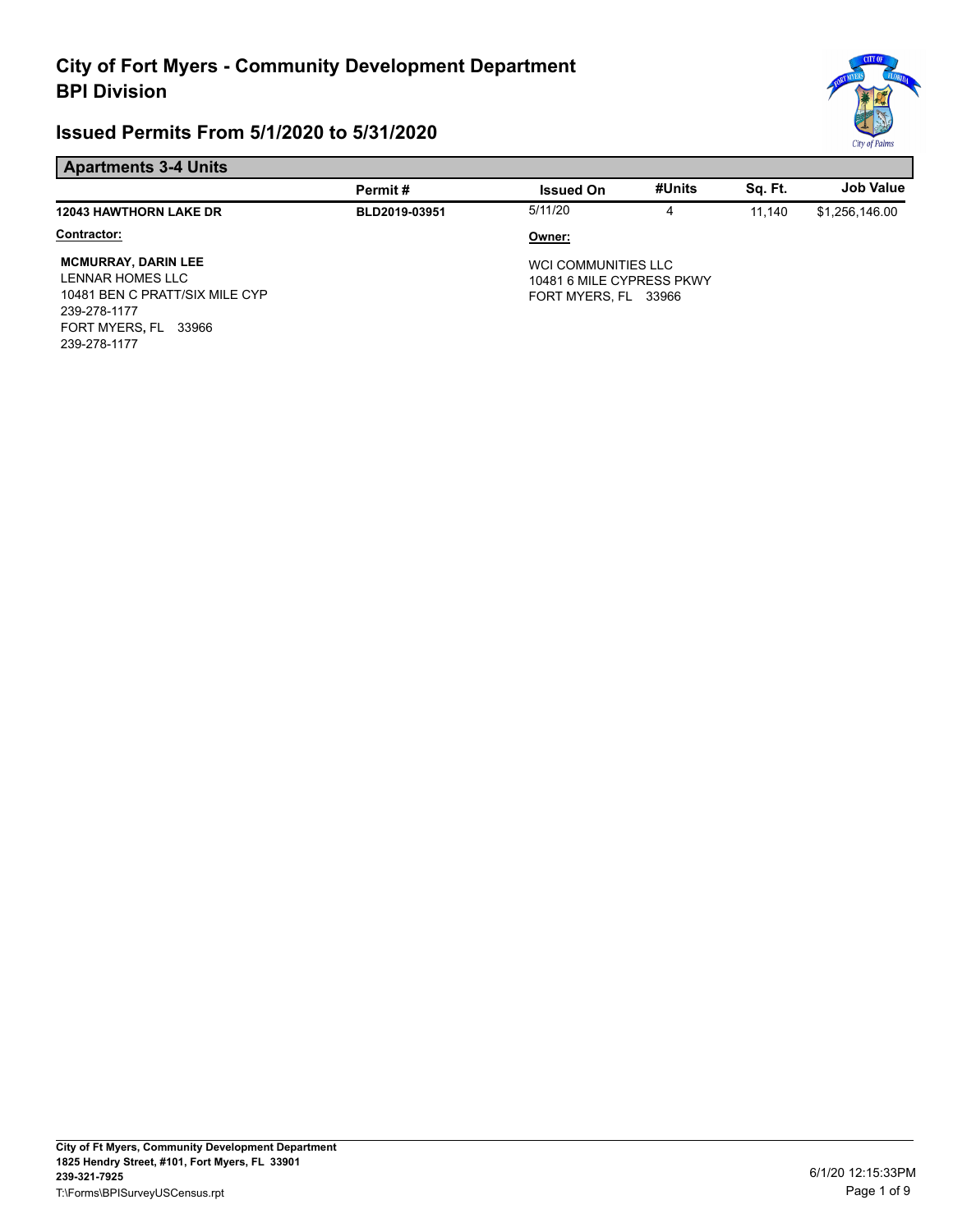

| <b>Single Family</b>                                                                                                                     |               |                                                                                                 |              |         |                  |  |
|------------------------------------------------------------------------------------------------------------------------------------------|---------------|-------------------------------------------------------------------------------------------------|--------------|---------|------------------|--|
|                                                                                                                                          | Permit#       | <b>Issued On</b>                                                                                | #Units       | Sq. Ft. | <b>Job Value</b> |  |
| 11940 ARBOR TRACE DR                                                                                                                     | BLD2020-00975 | 5/1/20                                                                                          | 1            | 3,240   | \$396,770.00     |  |
| <b>Contractor:</b>                                                                                                                       |               | Owner:                                                                                          |              |         |                  |  |
| <b>MCMURRAY, DARIN LEE</b><br>LENNAR HOMES LLC<br>10481 BEN C PRATT/SIX MILE CYP<br>239-278-1177<br>FORT MYERS, FL 33966<br>239-278-1177 |               | <b>WCI COMMUNITIES LLC</b><br>10481 6 MILE CYPRESS PKWY<br>FORT MYERS, FL 33966                 |              |         |                  |  |
| 4387 BLUEGRASS DR                                                                                                                        | BLD2020-00997 | 5/1/20                                                                                          | 1            | 2,276   | \$278,719.00     |  |
| <b>Contractor:</b>                                                                                                                       |               | Owner:                                                                                          |              |         |                  |  |
| <b>MCMURRAY, DARIN LEE</b><br>LENNAR HOMES LLC<br>10481 BEN C PRATT/SIX MILE CYP<br>239-278-1177<br>FORT MYERS, FL 33966<br>239-278-1177 |               | CALATLANTIC GROUP INC<br>10481 BEN C PRATT SIX MILE CYPRESS PKWY<br>FORT MYERS, FL 33966        |              |         |                  |  |
| <b>4375 BLUEGRASS DR</b>                                                                                                                 | BLD2020-01090 | 5/1/20                                                                                          | $\mathbf{1}$ | 2,629   | \$321,947.00     |  |
| Contractor:                                                                                                                              |               | Owner:                                                                                          |              |         |                  |  |
| <b>MCMURRAY, DARIN LEE</b><br>LENNAR HOMES LLC<br>10481 BEN C PRATT/SIX MILE CYP<br>239-278-1177<br>FORT MYERS, FL 33966<br>239-278-1177 |               | <b>CALATLANTIC GROUP INC</b><br>10481 BEN C PRATT SIX MILE CYPRESS PKWY<br>FORT MYERS, FL 33966 |              |         |                  |  |
| <b>12043 WESTMORELAND WAY</b>                                                                                                            | BLD2020-01099 | 5/4/20                                                                                          | 1            | 2,100   | \$257,166.00     |  |
| <b>Contractor:</b>                                                                                                                       |               | Owner:                                                                                          |              |         |                  |  |
| <b>STEWART, JAMES KEITH</b><br><b>CENTEX HOMES</b><br>24311 WALDEN CENTER DR 239-495-4800<br>BONITA SPRINGS, FL 34134<br>239-495-4800    |               | <b>CENTEX HOMES</b><br>24311 WALDEN CENTER DR STE 300<br>BONITA SPRINGS, FL 34134               |              |         |                  |  |
| <b>11865 CLIFTON TER</b>                                                                                                                 | BLD2020-01100 | 5/4/20                                                                                          | 1            | 2,876   | \$352,195.00     |  |
| <b>Contractor:</b>                                                                                                                       |               | Owner:                                                                                          |              |         |                  |  |
| <b>STEWART, JAMES KEITH</b><br><b>CENTEX HOMES</b><br>24311 WALDEN CENTER DR 239-495-4800<br>BONITA SPRINGS, FL 34134<br>239-495-4800    |               | <b>CENTEX HOMES</b><br>24311 WALDEN CENTER DR STE 300<br>BONITA SPRINGS, FL 34134               |              |         |                  |  |
| 12035 WESTMORELAND WAY                                                                                                                   | BLD2020-01102 | 5/4/20                                                                                          | 1            | 2,100   | \$257,166.00     |  |
| Contractor:                                                                                                                              |               | Owner:                                                                                          |              |         |                  |  |
| <b>STEWART, JAMES KEITH</b><br><b>CENTEX HOMES</b><br>24311 WALDEN CENTER DR 239-495-4800<br>BONITA SPRINGS, FL 34134<br>239-495-4800    |               | <b>CENTEX HOMES</b><br>24311 WALDEN CENTER DR STE 300<br>BONITA SPRINGS, FL 34134               |              |         |                  |  |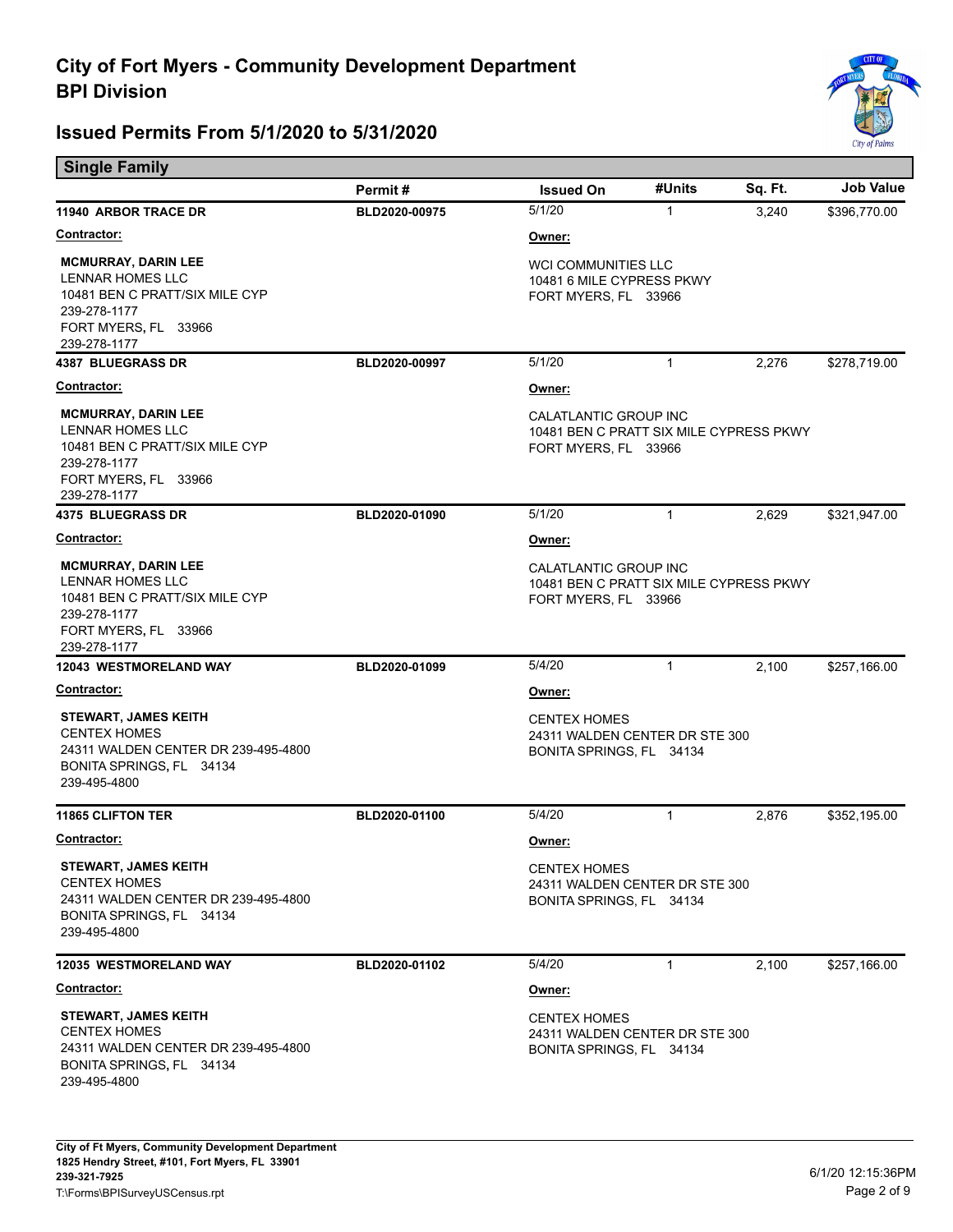

| <b>Single Family</b>                                                                                                                  |               |                                                                                   |              |         |                  |  |
|---------------------------------------------------------------------------------------------------------------------------------------|---------------|-----------------------------------------------------------------------------------|--------------|---------|------------------|--|
|                                                                                                                                       | Permit#       | <b>Issued On</b>                                                                  | #Units       | Sq. Ft. | <b>Job Value</b> |  |
| <b>11880 CLIFTON TER</b>                                                                                                              | BLD2020-01103 | 5/4/20                                                                            | $\mathbf{1}$ | 2,876   | \$352,195.00     |  |
| <u>Contractor:</u>                                                                                                                    |               | <u>Owner:</u>                                                                     |              |         |                  |  |
| <b>STEWART, JAMES KEITH</b><br><b>CENTEX HOMES</b><br>24311 WALDEN CENTER DR 239-495-4800<br>BONITA SPRINGS, FL 34134<br>239-495-4800 |               | <b>CENTEX HOMES</b><br>24311 WALDEN CENTER DR STE 300<br>BONITA SPRINGS, FL 34134 |              |         |                  |  |
| <b>11809 CLIFTON TER</b>                                                                                                              | BLD2020-01104 | 5/4/20                                                                            | $\mathbf{1}$ | 2,318   | \$283,862.00     |  |
| <u>Contractor:</u>                                                                                                                    |               | Owner:                                                                            |              |         |                  |  |
| <b>STEWART, JAMES KEITH</b><br><b>CENTEX HOMES</b><br>24311 WALDEN CENTER DR 239-495-4800<br>BONITA SPRINGS, FL 34134<br>239-495-4800 |               | <b>CENTEX HOMES</b><br>24311 WALDEN CENTER DR STE 300<br>BONITA SPRINGS, FL 34134 |              |         |                  |  |
| <b>11485 TIVERTON TRCE</b>                                                                                                            | BLD2020-01105 | 5/4/20                                                                            | 1            | 3,963   | \$485,309.00     |  |
| <b>Contractor:</b>                                                                                                                    |               | Owner:                                                                            |              |         |                  |  |
| <b>STEWART, JAMES KEITH</b><br><b>CENTEX HOMES</b><br>24311 WALDEN CENTER DR 239-495-4800<br>BONITA SPRINGS, FL 34134<br>239-495-4800 |               | <b>CENTEX HOMES</b><br>24311 WALDEN CENTER DR STE 300<br>BONITA SPRINGS, FL 34134 |              |         |                  |  |
| <b>11399 TIVERTON TRCE</b>                                                                                                            | BLD2020-01107 | 5/4/20                                                                            | $\mathbf{1}$ | 2,876   | \$352,195.00     |  |
| <u>Contractor:</u>                                                                                                                    |               | Owner:                                                                            |              |         |                  |  |
| <b>STEWART, JAMES KEITH</b><br><b>CENTEX HOMES</b><br>24311 WALDEN CENTER DR 239-495-4800<br>BONITA SPRINGS, FL 34134<br>239-495-4800 |               | <b>CENTEX HOMES</b><br>24311 WALDEN CENTER DR STE 300<br>BONITA SPRINGS, FL 34134 |              |         |                  |  |
| <b>2733 ST CHARLES ST</b>                                                                                                             | BLD2020-00919 | 5/8/20                                                                            | 1            | 4,864   | \$595,645.00     |  |
| <b>Contractor:</b>                                                                                                                    |               | Owner:                                                                            |              |         |                  |  |
| ,                                                                                                                                     |               | <b>GRAHAM ANTHONY SR</b><br>2966 MARKET ST<br>FORT MYERS, FL 33916                |              |         |                  |  |
| <b>2185 DUPREE ST</b>                                                                                                                 | BLD2020-00692 | 5/12/20                                                                           | $\mathbf{1}$ | 2,616   | \$320,355.00     |  |
| <b>Contractor:</b>                                                                                                                    |               | Owner:                                                                            |              |         |                  |  |
|                                                                                                                                       |               | <b>SMART JOSEPH</b><br>1124 PORK ST<br>FORT MYERS, FL 33916                       |              |         |                  |  |

**,** 

Е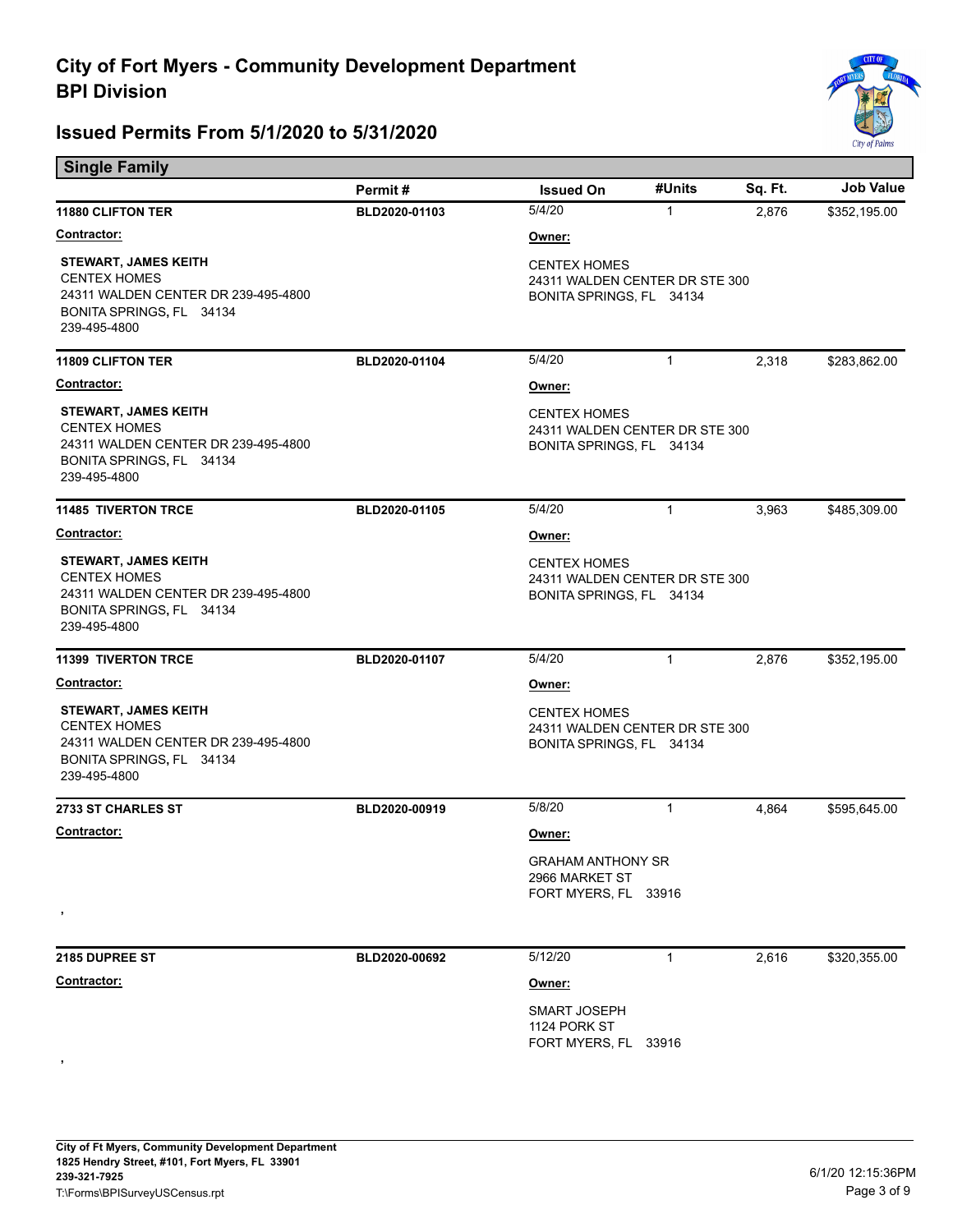

| <b>Single Family</b>                                                                                                                                |               |                                                                                      |              |         |                  |  |
|-----------------------------------------------------------------------------------------------------------------------------------------------------|---------------|--------------------------------------------------------------------------------------|--------------|---------|------------------|--|
|                                                                                                                                                     | Permit#       | <b>Issued On</b>                                                                     | #Units       | Sq. Ft. | <b>Job Value</b> |  |
| <b>3311 BASSIE CT</b>                                                                                                                               | BLD2020-01046 | 5/13/20                                                                              | $\mathbf{1}$ | 1,760   | \$215,530.00     |  |
| <b>Contractor:</b>                                                                                                                                  |               | <u>Owner:</u>                                                                        |              |         |                  |  |
| <b>SCHEPP, JEFFREY SCOTT</b><br>TARPON BAY CONSTRUCTION<br>1220 SE 13TH AVE 239-573-4733<br>CAPE CORAL, FL 33990<br>239-573-4733                    |               | ATKINS ERNEST JR<br>3311 BASSIE CT<br>FORT MYERS, FL 33916                           |              |         |                  |  |
| 11875 BOXELDER WAY                                                                                                                                  | BLD2020-00368 | 5/14/20                                                                              | $\mathbf{1}$ | 3,296   | \$399,607.00     |  |
| Contractor:                                                                                                                                         |               | Owner:                                                                               |              |         |                  |  |
| <b>MCMURRAY, DARIN LEE</b><br>LENNAR HOMES LLC<br>10481 BEN C PRATT/SIX MILE CYP<br>239-278-1177<br>FORT MYERS, FL 33966<br>239-278-1177            |               | <b>WCI COMMUNITIES LLC</b><br>10481 6 MILE CYPRESS PKWY<br>FORT MYERS, FL 33966      |              |         |                  |  |
| <b>11500 FOXBRIAR LN</b>                                                                                                                            | BLD2020-00993 | 5/15/20                                                                              | $\mathbf{1}$ | 4,053   | \$496,330.00     |  |
| <b>Contractor:</b>                                                                                                                                  |               | Owner:                                                                               |              |         |                  |  |
| <b>SMITH, GLEN HENDRIX</b><br><b>G.L. BUILDING CORPORATION</b><br>1600 SAWGRASS CORPORATE PKWY<br>239-208-8326<br>SUNRISE, FL 33323<br>239-208-8326 |               | LEE COUNTY HOMES<br>STE 400 1600 SAWGRASS CORPORATE PKWY<br>SUNRISE, FL 33323        |              |         |                  |  |
| <b>11564 RIVERSTONE LN</b>                                                                                                                          | BLD2020-01118 | 5/18/20                                                                              | 1            | 3,723   | \$455,919.00     |  |
| <u>Contractor:</u>                                                                                                                                  |               | Owner:                                                                               |              |         |                  |  |
| <b>SMITH, GLEN HENDRIX</b><br><b>G.L. BUILDING CORPORATION</b><br>1600 SAWGRASS CORPORATE PKWY<br>239-208-8326<br>SUNRISE, FL 33323<br>239-208-8326 |               | LEE COUNTY HOMES<br>STE 400 1600 SAWGRASS CORPORATE PKWY<br>SUNRISE, FL 33323        |              |         |                  |  |
| <b>34 GEORGE TOWN</b>                                                                                                                               | BLD2020-00756 | 5/19/20                                                                              | 1            | 4,300   | \$526,578.00     |  |
| <u>Contractor:</u>                                                                                                                                  |               | Owner:                                                                               |              |         |                  |  |
| <b>GYDOSH, DAVID ANDREW</b><br><b>TUNDRA HOMES INC</b><br>912 SE 46TH LN 239-541-1453<br>CAPE CORAL, FL 33904<br>239-541-1453                       |               | <b>DRASITES MARK</b><br>34 GEORGE TOWN<br>FORT MYERS, FL 33919                       |              |         |                  |  |
| 10123 CHESAPEAKE BAY DR                                                                                                                             | BLD2019-02823 | 5/20/20                                                                              | 1            | 5,023   | \$399,607.00     |  |
| <b>Contractor:</b>                                                                                                                                  |               | Owner:                                                                               |              |         |                  |  |
| <b>SMITH, GLEN HENDRIX</b><br><b>G.L. BUILDING CORPORATION</b><br>1600 SAWGRASS CORPORATE PKWY<br>239-208-8326<br>SUNRISE, FL 33323<br>239-208-8326 |               | LEE COUNTY HOMES<br>STE 400 1600 SAWGRASS CORPORATE PKWY<br><b>SUNRISE, FL 33323</b> |              |         |                  |  |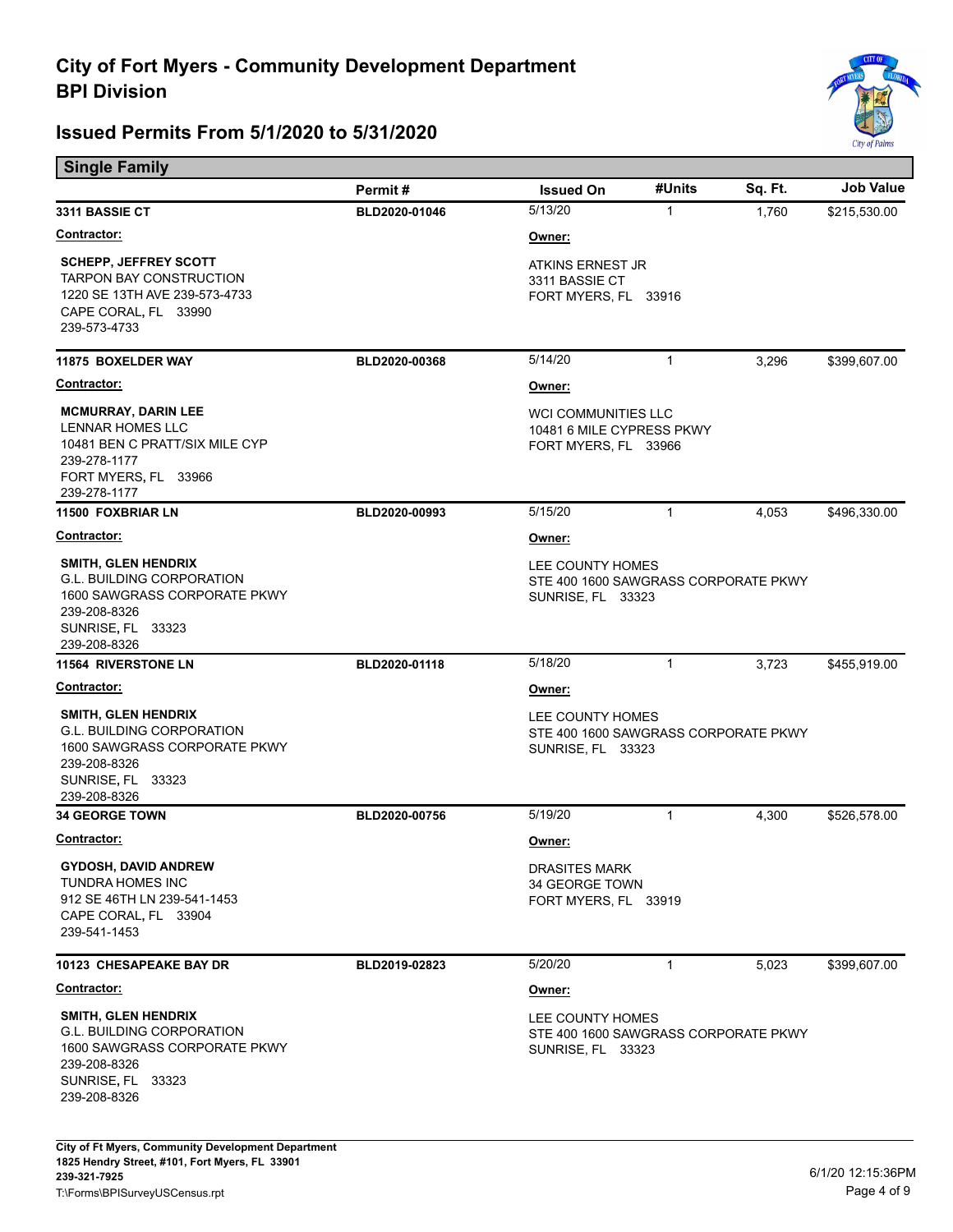

| <b>Single Family</b>                                                                                                                                |               |                                                                                                 |              |         |                  |  |
|-----------------------------------------------------------------------------------------------------------------------------------------------------|---------------|-------------------------------------------------------------------------------------------------|--------------|---------|------------------|--|
|                                                                                                                                                     | Permit#       | <b>Issued On</b>                                                                                | #Units       | Sq. Ft. | <b>Job Value</b> |  |
| <b>11748 MEADOWRUN CIR</b>                                                                                                                          | BLD2020-00532 | 5/20/20                                                                                         | $\mathbf{1}$ | 2.936   | \$355,961.00     |  |
| <u>Contractor:</u>                                                                                                                                  |               | Owner:                                                                                          |              |         |                  |  |
| <b>SMITH, GLEN HENDRIX</b><br><b>G.L. BUILDING CORPORATION</b><br>1600 SAWGRASS CORPORATE PKWY<br>239-208-8326<br>SUNRISE, FL 33323<br>239-208-8326 |               | LEE COUNTY HOMES ASSOCIATES<br>STE 400 1600 SAWGRASS CORPORATE PKWY<br><b>SUNRISE, FL 33323</b> |              |         |                  |  |
| <b>11755 MEADOWRUN CIR</b>                                                                                                                          | BLD2020-00963 | 5/20/20                                                                                         | $\mathbf{1}$ | 2,936   | \$359,543.00     |  |
| <u>Contractor:</u>                                                                                                                                  |               | Owner:                                                                                          |              |         |                  |  |
| <b>SMITH, GLEN HENDRIX</b><br><b>G.L. BUILDING CORPORATION</b><br>1600 SAWGRASS CORPORATE PKWY<br>239-208-8326<br>SUNRISE, FL 33323<br>239-208-8326 |               | LEE COUNTY HOMES ASSOCIATES<br>STE 400 1600 SAWGRASS CORPORATE PKWY<br><b>SUNRISE, FL 33323</b> |              |         |                  |  |
| <b>4333 BLUEGRASS DR</b>                                                                                                                            | BLD2020-00098 | 5/21/20                                                                                         | $\mathbf{1}$ | 2,578   | \$312,557.00     |  |
| Contractor:                                                                                                                                         |               | Owner:                                                                                          |              |         |                  |  |
| <b>MCMURRAY, DARIN LEE</b><br>LENNAR HOMES LLC<br>10481 BEN C PRATT/SIX MILE CYP<br>239-278-1177<br>FORT MYERS, FL 33966<br>239-278-1177            |               | CALATLANTIC GROUP INC<br>10481 BEN C PRATT SIX MILE CYPRESS PKWY<br>FORT MYERS, FL 33966        |              |         |                  |  |
| <b>11854 HICKORY ESTATE CIR</b>                                                                                                                     | BLD2020-01063 | 5/21/20                                                                                         | $\mathbf{1}$ | 3,296   | \$403,628.00     |  |
| <u>Contractor:</u>                                                                                                                                  |               | Owner:                                                                                          |              |         |                  |  |
| <b>MCMURRAY, DARIN LEE</b><br>LENNAR HOMES LLC<br>10481 BEN C PRATT/SIX MILE CYP<br>239-278-1177<br>FORT MYERS, FL 33966<br>239-278-1177            |               | WCI COMMUNITIES LLC<br>10481 6 MILE CYPRESS PKWY<br>FORT MYERS, FL 33966                        |              |         |                  |  |
| <b>11858 HICKORY ESTATE CIR</b>                                                                                                                     | BLD2020-01201 | 5/21/20                                                                                         | $\mathbf{1}$ | 3,296   | \$403,628.00     |  |
| <b>Contractor:</b>                                                                                                                                  |               | Owner:                                                                                          |              |         |                  |  |
| <b>MCMURRAY, DARIN LEE</b><br>LENNAR HOMES LLC<br>10481 BEN C PRATT/SIX MILE CYP<br>239-278-1177<br>FORT MYERS, FL 33966<br>239-278-1177            |               | WCI COMMUNITIES LLC<br>10481 6 MILE CYPRESS PKWY<br>FORT MYERS, FL 33966                        |              |         |                  |  |
| <b>11853 HICKORY ESTATE CIR</b>                                                                                                                     | BLD2020-01204 | 5/21/20                                                                                         | $\mathbf{1}$ | 3,296   | \$403,628.00     |  |
| <u>Contractor:</u>                                                                                                                                  |               | Owner:                                                                                          |              |         |                  |  |
| <b>MCMURRAY, DARIN LEE</b><br><b>LENNAR HOMES LLC</b><br>10481 BEN C PRATT/SIX MILE CYP<br>239-278-1177<br>FORT MYERS, FL 33966<br>239-278-1177     |               | WCI COMMUNITIES LLC<br>10481 6 MILE CYPRESS PKWY<br>FORT MYERS, FL 33966                        |              |         |                  |  |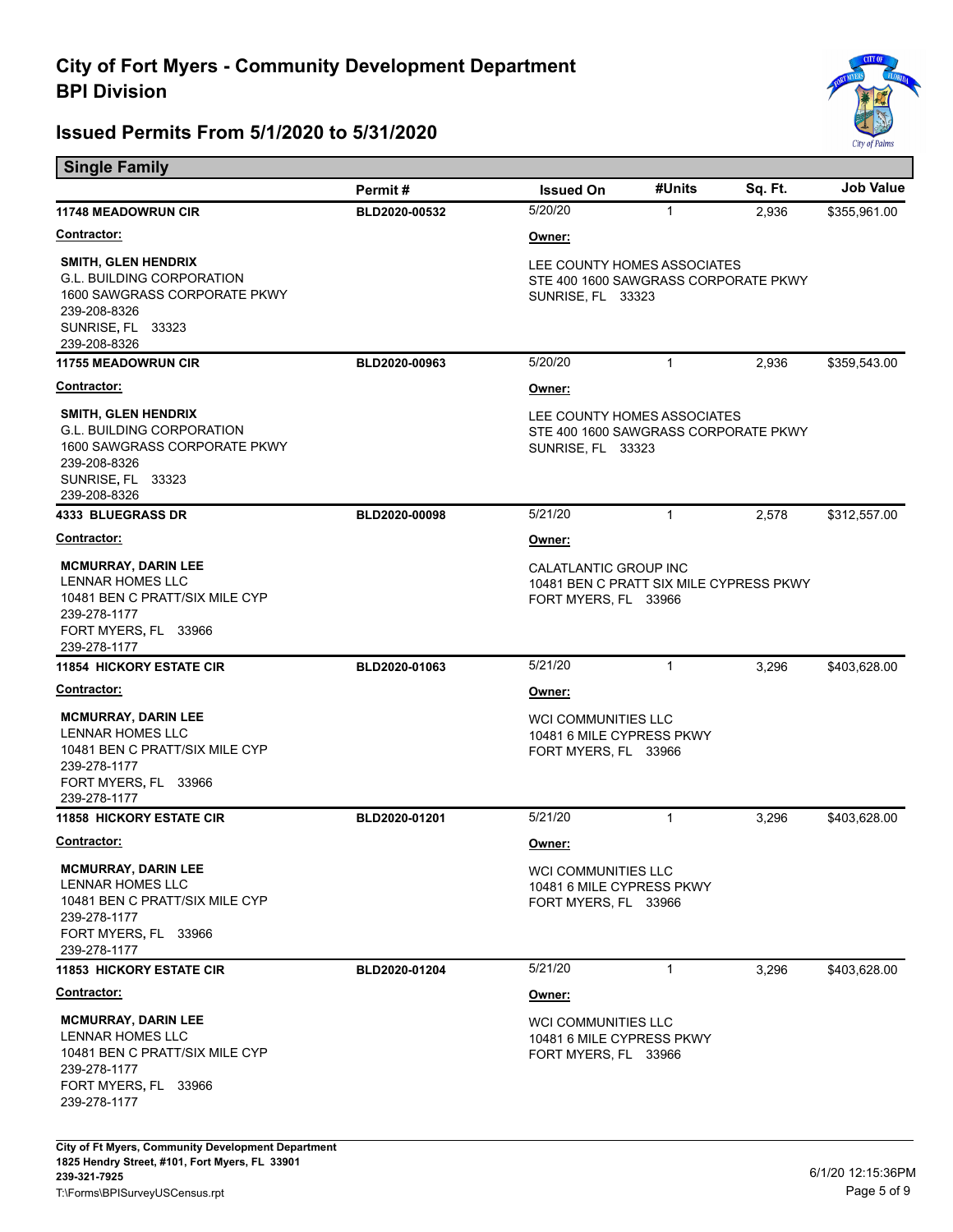

| <b>Single Family</b>                                                                                                                                |               |                                                                                           |              |         |                  |  |
|-----------------------------------------------------------------------------------------------------------------------------------------------------|---------------|-------------------------------------------------------------------------------------------|--------------|---------|------------------|--|
|                                                                                                                                                     | Permit#       | <b>Issued On</b>                                                                          | #Units       | Sq. Ft. | <b>Job Value</b> |  |
| <b>11951 ARBOR TRACE DR</b>                                                                                                                         | BLD2020-01237 | 5/21/20                                                                                   | $\mathbf{1}$ | 2,629   | \$321,947.00     |  |
| <b>Contractor:</b>                                                                                                                                  |               | Owner:                                                                                    |              |         |                  |  |
| <b>MCMURRAY, DARIN LEE</b><br><b>LENNAR HOMES LLC</b><br>10481 BEN C PRATT/SIX MILE CYP<br>239-278-1177<br>FORT MYERS, FL 33966<br>239-278-1177     |               | <b>WCI COMMUNITIES LLC</b><br>10481 6 MILE CYPRESS PKWY<br>FORT MYERS, FL 33966           |              |         |                  |  |
| 3100 ROYAL GARDENS AVE                                                                                                                              | BLD2020-00986 | 5/26/20                                                                                   | $\mathbf{1}$ | 2,738   | \$335,295.00     |  |
| Contractor:                                                                                                                                         |               | Owner:                                                                                    |              |         |                  |  |
| <b>ROBBINS, JUSTIN ANDREW</b><br>D.R. HORTON INC.<br>3169 ROYAL GARDENS AVE 239-240-9510<br>FORT MYERS, FL 33916<br>239-240-9510                    |               | D R HORTON INC<br>10541 BEN C PRATT SIX MILE CYPRESS PKWY STE 100<br>FORT MYERS, FL 33966 |              |         |                  |  |
| 3108 ROYAL GARDENS AVE                                                                                                                              | BLD2020-00987 | 5/26/20                                                                                   | $\mathbf{1}$ | 2,738   | \$335,295.00     |  |
| Contractor:                                                                                                                                         |               | Owner:                                                                                    |              |         |                  |  |
| <b>ROBBINS, JUSTIN ANDREW</b><br>D.R. HORTON INC.<br>3169 ROYAL GARDENS AVE 239-240-9510<br>FORT MYERS, FL 33916<br>239-240-9510                    |               | D R HORTON INC<br>10541 BEN C PRATT SIX MILE CYPRESS PKWY STE 100<br>FORT MYERS, FL 33966 |              |         |                  |  |
| 11533 FOXBRIAR LN                                                                                                                                   | BLD2020-01055 | 5/26/20                                                                                   | $\mathbf{1}$ | 2,936   | \$359,543.00     |  |
| <b>Contractor:</b>                                                                                                                                  |               | Owner:                                                                                    |              |         |                  |  |
| <b>SMITH, GLEN HENDRIX</b><br><b>G.L. BUILDING CORPORATION</b><br>1600 SAWGRASS CORPORATE PKWY<br>239-208-8326<br>SUNRISE, FL 33323<br>239-208-8326 |               | LEE COUNTY HOMES<br>STE 400 1600 SAWGRASS CORPORATE PKWY<br>SUNRISE, FL 33323             |              |         |                  |  |
| 3972 BLACK EAGLE LN                                                                                                                                 | BLD2020-01342 | 5/29/20                                                                                   | $\mathbf{1}$ | 3,601   | \$440.978.00     |  |
| Contractor:                                                                                                                                         |               | Owner:                                                                                    |              |         |                  |  |
| <b>STEWART, JAMES KEITH</b><br><b>CENTEX HOMES</b><br>24311 WALDEN CENTER DR 239-495-4800<br>BONITA SPRINGS, FL 34134<br>239-495-4800               |               | PULTE HOME COMPANY LLC<br>24311 WALDEN CENTER DR STE 300<br>BONITA SPRINGS, FL 34134      |              |         |                  |  |
| <b>11302 TIVERTON TRCE</b>                                                                                                                          | BLD2020-01347 | 5/29/20                                                                                   | $\mathbf{1}$ | 2,397   | \$293,537.00     |  |
| <b>Contractor:</b>                                                                                                                                  |               | Owner:                                                                                    |              |         |                  |  |
| <b>STEWART, JAMES KEITH</b><br><b>CENTEX HOMES</b><br>24311 WALDEN CENTER DR 239-495-4800<br>BONITA SPRINGS, FL 34134<br>239-495-4800               |               | <b>CENTEX HOMES</b><br>24311 WALDEN CENTER DR STE 300<br>BONITA SPRINGS, FL 34134         |              |         |                  |  |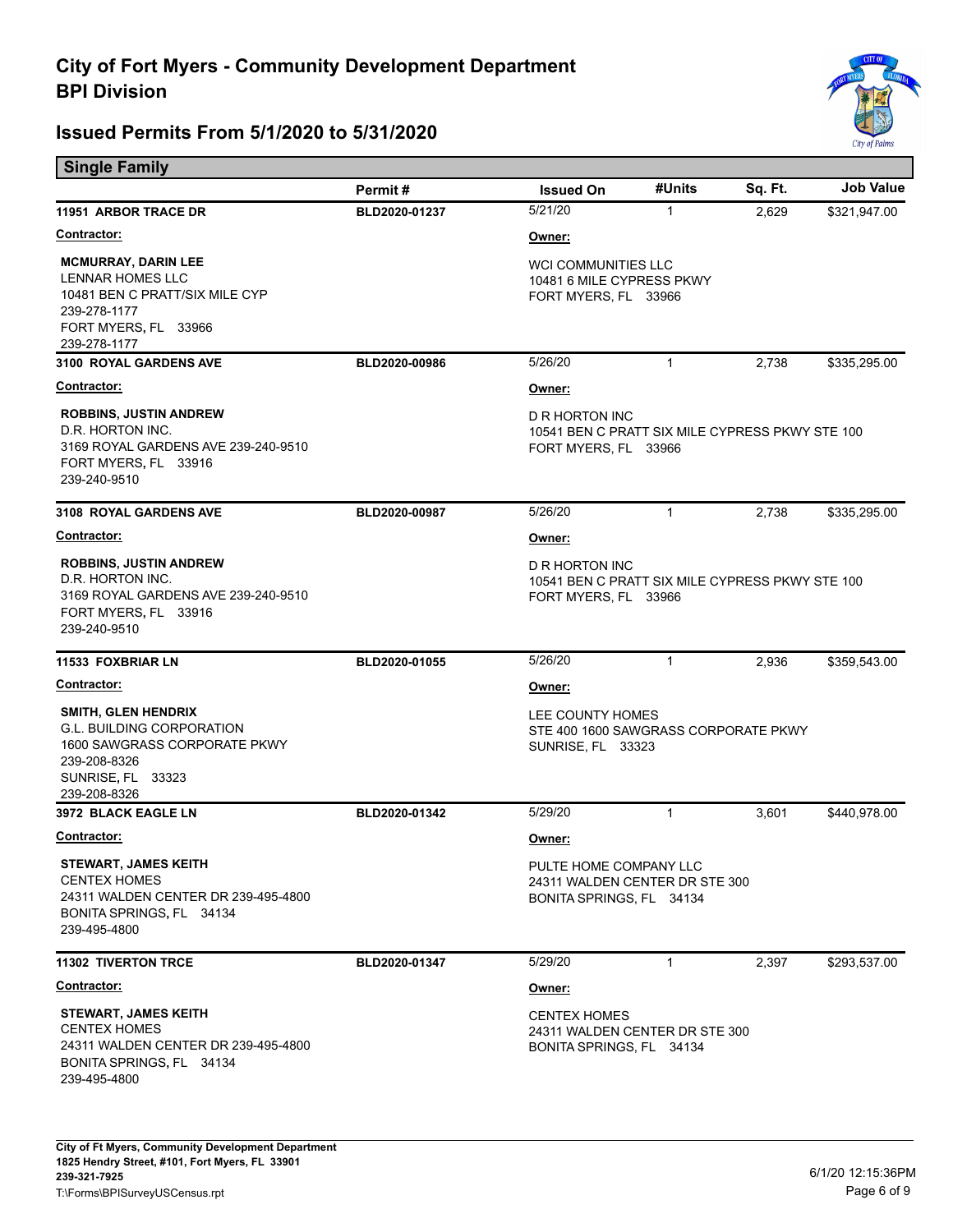

| <b>Single Family</b>                                                                                                                  |               |                                                                                   |              |         |                  |  |
|---------------------------------------------------------------------------------------------------------------------------------------|---------------|-----------------------------------------------------------------------------------|--------------|---------|------------------|--|
|                                                                                                                                       | Permit#       | <b>Issued On</b>                                                                  | #Units       | Sq. Ft. | <b>Job Value</b> |  |
| <b>12063 WESTMORELAND WAY</b>                                                                                                         | BLD2020-01349 | 5/29/20                                                                           | $\mathbf{1}$ | 2,180   | \$266,963.00     |  |
| <b>Contractor:</b>                                                                                                                    |               | Owner:                                                                            |              |         |                  |  |
| <b>STEWART, JAMES KEITH</b><br><b>CENTEX HOMES</b><br>24311 WALDEN CENTER DR 239-495-4800<br>BONITA SPRINGS, FL 34134<br>239-495-4800 |               | <b>CENTEX HOMES</b><br>24311 WALDEN CENTER DR STE 300<br>BONITA SPRINGS, FL 34134 |              |         |                  |  |
| <b>11801 CLIFTON TER</b>                                                                                                              | BLD2020-01350 | 5/29/20                                                                           | $\mathbf{1}$ | 2,878   | \$352,440.00     |  |
| Contractor:                                                                                                                           |               | Owner:                                                                            |              |         |                  |  |
| <b>STEWART, JAMES KEITH</b><br><b>CENTEX HOMES</b><br>24311 WALDEN CENTER DR 239-495-4800<br>BONITA SPRINGS, FL 34134<br>239-495-4800 |               | <b>CENTEX HOMES</b><br>24311 WALDEN CENTER DR STE 300<br>BONITA SPRINGS, FL 34134 |              |         |                  |  |
| <b>11265 CARLINGFORD RD</b>                                                                                                           | BLD2020-01358 | 5/29/20                                                                           | $\mathbf{1}$ | 2,382   | \$291,700.00     |  |
| Contractor:                                                                                                                           |               | Owner:                                                                            |              |         |                  |  |
| <b>STEWART, JAMES KEITH</b><br><b>CENTEX HOMES</b><br>24311 WALDEN CENTER DR 239-495-4800<br>BONITA SPRINGS, FL 34134<br>239-495-4800 |               | <b>CENTEX HOMES</b><br>24311 WALDEN CENTER DR STE 300<br>BONITA SPRINGS, FL 34134 |              |         |                  |  |
| <b>11423 TIVERTON TRCE</b>                                                                                                            | BLD2020-01359 | 5/29/20                                                                           | $\mathbf{1}$ | 2,840   | \$347,786.00     |  |
| Contractor:                                                                                                                           |               | Owner:                                                                            |              |         |                  |  |
| <b>STEWART, JAMES KEITH</b><br><b>CENTEX HOMES</b><br>24311 WALDEN CENTER DR 239-495-4800<br>BONITA SPRINGS, FL 34134<br>239-495-4800 |               | <b>CENTEX HOMES</b><br>24311 WALDEN CENTER DR STE 300<br>BONITA SPRINGS, FL 34134 |              |         |                  |  |
| <b>11489 TIVERTON TRCE</b>                                                                                                            | BLD2020-01410 | 5/29/20                                                                           | $\mathbf{1}$ | 3,963   | \$485,309.00     |  |
| Contractor:                                                                                                                           |               | Owner:                                                                            |              |         |                  |  |
| <b>STEWART, JAMES KEITH</b><br><b>CENTEX HOMES</b><br>24311 WALDEN CENTER DR 239-495-4800<br>BONITA SPRINGS, FL 34134<br>239-495-4800 |               | <b>CENTEX HOMES</b><br>24311 WALDEN CENTER DR STE 300<br>BONITA SPRINGS, FL 34134 |              |         |                  |  |
| 12006 WESTMORELAND WAY                                                                                                                | BLD2020-01420 | 5/29/20                                                                           | $\mathbf{1}$ | 2,878   | \$352,440.00     |  |
| <u>Contractor:</u>                                                                                                                    |               | Owner:                                                                            |              |         |                  |  |
| <b>STEWART, JAMES KEITH</b><br><b>CENTEX HOMES</b><br>24311 WALDEN CENTER DR 239-495-4800<br>BONITA SPRINGS, FL 34134<br>239-495-4800 |               | <b>CENTEX HOMES</b><br>24311 WALDEN CENTER DR STE 300<br>BONITA SPRINGS, FL 34134 |              |         |                  |  |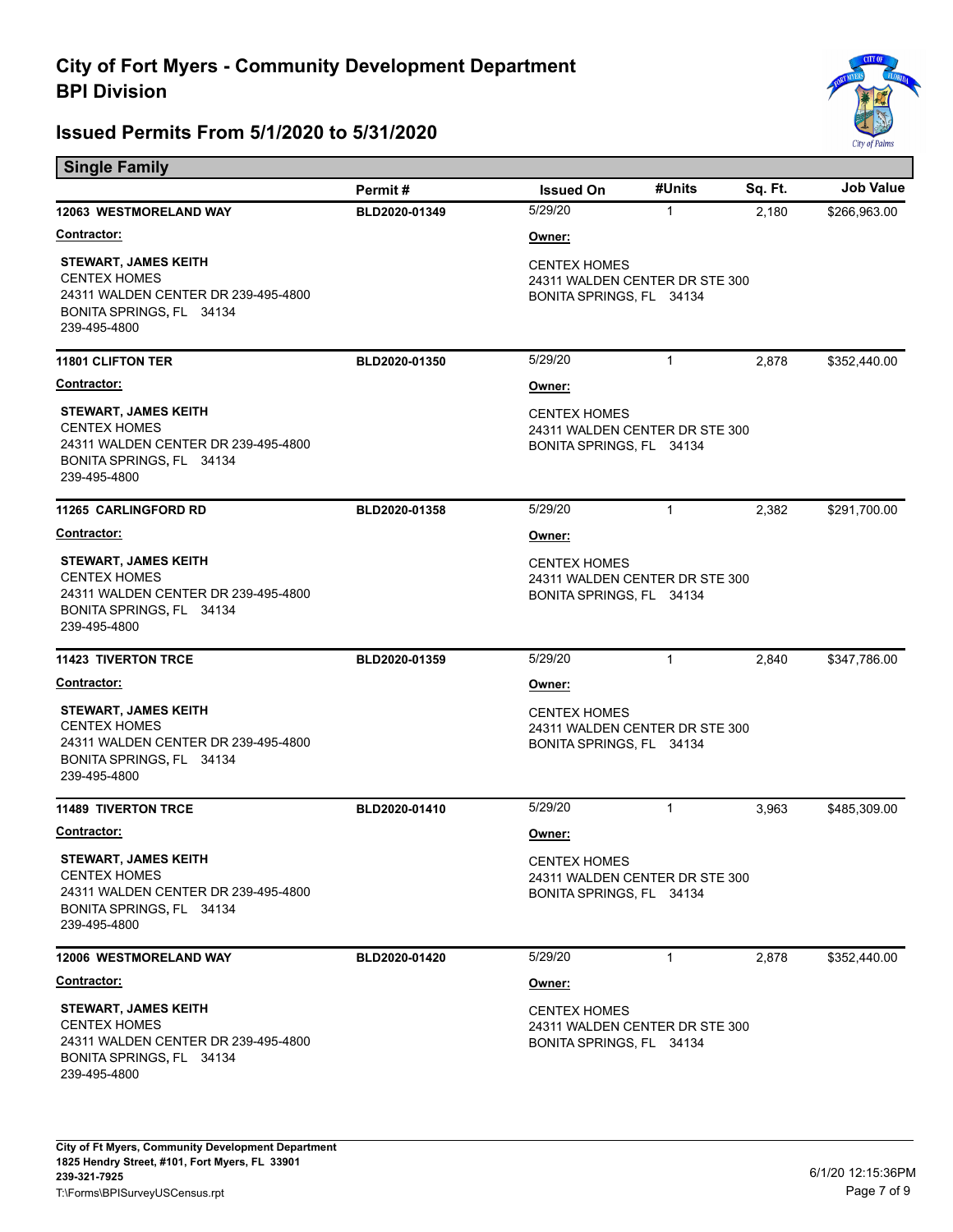

| <b>Single Family</b>                                                                                                                  |               |                                                                                      |              |         |                  |  |
|---------------------------------------------------------------------------------------------------------------------------------------|---------------|--------------------------------------------------------------------------------------|--------------|---------|------------------|--|
|                                                                                                                                       | Permit#       | <b>Issued On</b>                                                                     | #Units       | Sq. Ft. | <b>Job Value</b> |  |
| <b>11849 CLIFTON TER</b>                                                                                                              | BLD2020-01424 | 5/29/20                                                                              | $\mathbf{1}$ | 2.470   | \$302,476.00     |  |
| Contractor:                                                                                                                           |               | Owner:                                                                               |              |         |                  |  |
| <b>STEWART, JAMES KEITH</b><br><b>CENTEX HOMES</b><br>24311 WALDEN CENTER DR 239-495-4800<br>BONITA SPRINGS, FL 34134<br>239-495-4800 |               | <b>CENTEX HOMES</b><br>24311 WALDEN CENTER DR STE 300<br>BONITA SPRINGS, FL 34134    |              |         |                  |  |
| <b>10865 MAITLAND WAY</b>                                                                                                             | BLD2020-01427 | 5/29/20                                                                              | $\mathbf{1}$ | 2,212   | \$270,882.00     |  |
| Contractor:                                                                                                                           |               | Owner:                                                                               |              |         |                  |  |
| <b>STEWART, JAMES KEITH</b><br><b>CENTEX HOMES</b><br>24311 WALDEN CENTER DR 239-495-4800<br>BONITA SPRINGS, FL 34134<br>239-495-4800 |               | <b>CENTEX HOMES</b><br>24311 WALDEN CENTER DR STE 300<br>BONITA SPRINGS, FL 34134    |              |         |                  |  |
| 3950 SPOTTED EAGLE WAY                                                                                                                | BLD2020-01428 | 5/29/20                                                                              | $\mathbf{1}$ | 3.164   | \$387,463.00     |  |
| Contractor:                                                                                                                           |               | Owner:                                                                               |              |         |                  |  |
| <b>STEWART, JAMES KEITH</b><br><b>CENTEX HOMES</b><br>24311 WALDEN CENTER DR 239-495-4800<br>BONITA SPRINGS, FL 34134<br>239-495-4800 |               | PULTE HOME COMPANY LLC<br>24311 WALDEN CENTER DR STE 300<br>BONITA SPRINGS, FL 34134 |              |         |                  |  |
| 3985 SPOTTED EAGLE WAY                                                                                                                | BLD2020-01429 | 5/29/20                                                                              | $\mathbf{1}$ | 3,761   | \$460,572.00     |  |
| Contractor:                                                                                                                           |               | Owner:                                                                               |              |         |                  |  |
| <b>STEWART, JAMES KEITH</b><br><b>CENTEX HOMES</b><br>24311 WALDEN CENTER DR 239-495-4800<br>BONITA SPRINGS, FL 34134<br>239-495-4800 |               | PULTE HOME COMPANY LLC<br>24311 WALDEN CENTER DR STE 300<br>BONITA SPRINGS, FL 34134 |              |         |                  |  |